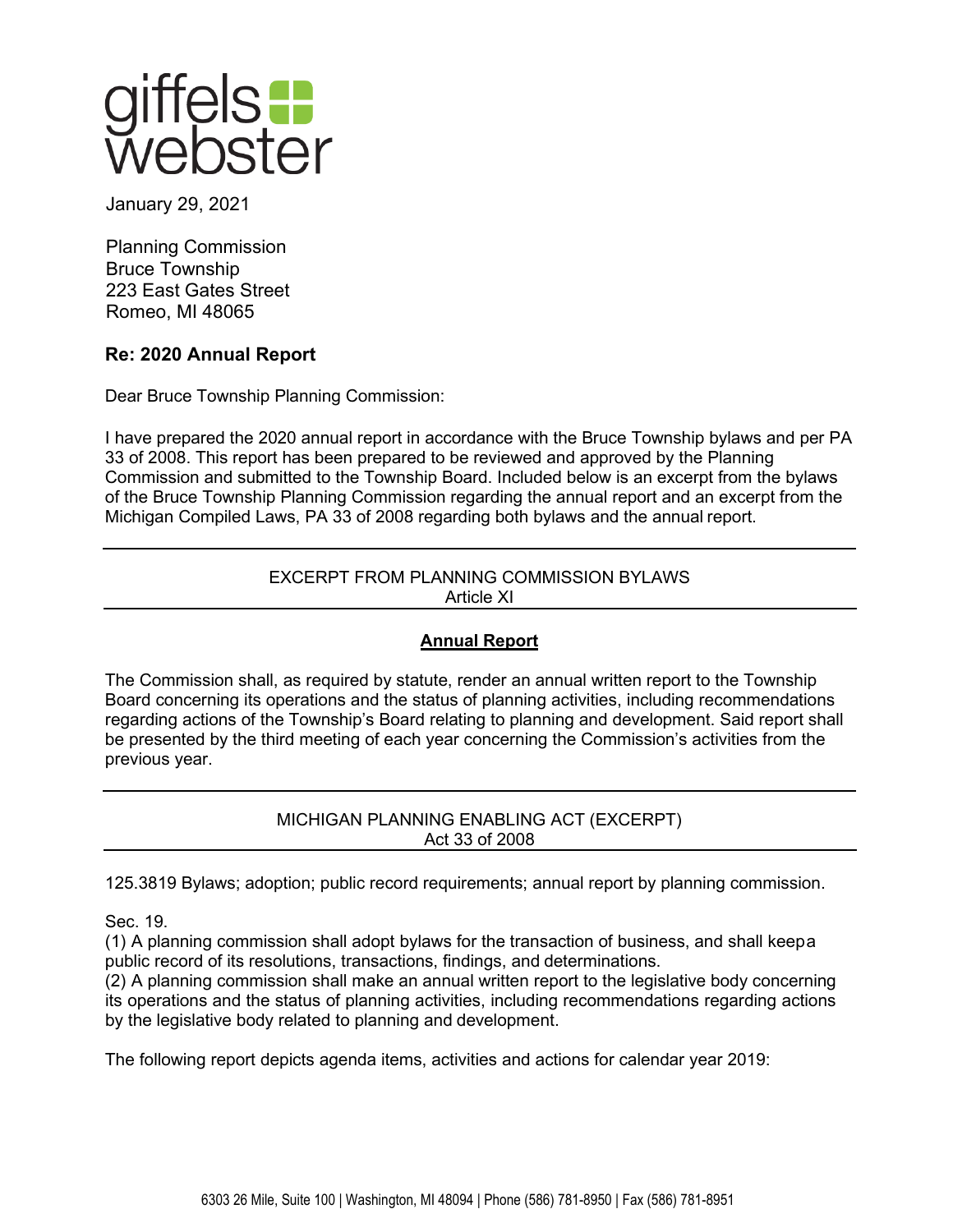# Annual Report Bruce Township Planning Commission 2020

January 8, 2020

- Public hearing on request for special land use approval submitted by the Jablonowskis at 11411 35 Mile Rd; the request was to approve greater than the permitted number of accessory buildings, greater than the permitted total area of accessory buildings, and the location of a new accessory building in the front yard. The planning commission tabled the request pending discussion of the issue.
- Discussion of dry hydrant ordinance, other potential amendments.

February 12, 2020

- Public hearing on request for special land use approval submitted by GPD to extend the height of an existing wireless tower on the Ford Proving Grounds (74240 Fisher). The planning commission recommended approval of the plan to the Township Board.
- Public hearing on request for special land use approval submitted by the Swiackis to permit the construction of an accessory building in the side yard. The planning commission recommended approval of the plan.
- Informal presentation by Pete Snyder, Jon Eadie, and Mike DeMil of potential development off McVicar.
- There was discussion of ordinance amendments and ongoing ordinance reformatting projects. Amendments discussed included home occupations and tree preservation. The planning commission discussed a change to the way fence height is measured, switching from established grade to existing grade, and banked this for a future public hearing

March 11, 2020

- The planning commission reviewed the site plan for Northern Groves Townhomes, submitted by Justin Racz. The plan proposed 170 multi-family units on 28.5 acres. After much discussion, the planning commission tabled the item to a future meeting pending further information.
- Public hearing on an amendment to Section 2.18.7, changing the measurement of fence height from established grade to existing grade. The planning commission recommended adoption of the amendment to the Township Board.
- Zoning amendment discussion: the commission discussed tree preservation and home occupations.
- PC by-laws were reviewed and accepted as-is.

April 8, 2020 (cancelled)

May 13, 2020

• The planning commission reviewed the site plan for Northern Groves Townhomes, submitted by Justin Racz. The plan proposed 170 multi-family units on 28.5 acres. After much discussion, the planning commission tabled the item to a future meeting pending further information, including changes to the design that more firmly classified the units as multiplex townhomes rather than apartments, per the definitions in the ordinance. The plan was also modified to meet internal setback requirements. Discussion was also held on the balance of the property subject to the conditional

6303 26 Mile, Suite 100 | Washington, MI 48094 | Phone (586) 781-8950 | Fax (586) 781-8951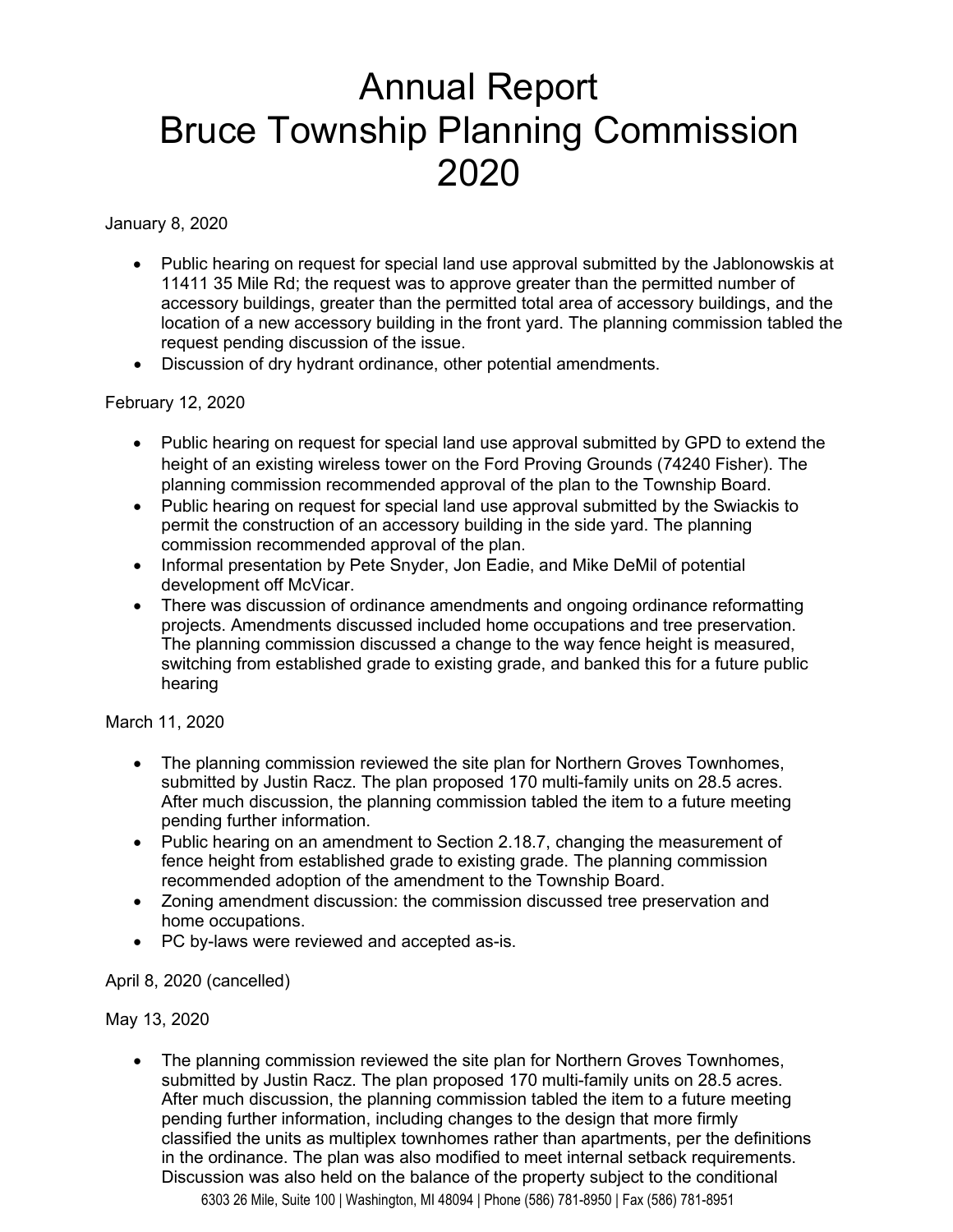rezoning. The planning commission approved the site plan.

- The commission discussed a site plan submitted by Brad Korte for an industrial facility on lots 4 and 5 of the industrial site condo served by Korte Rd. The planning commission approved the site plan.
- The commission discussed a plan Bruce Tech Park, a 75-acre industrial park on the north side of 33 Mile Rd. The plan presented the layout of a private road, though not the final boundaries of the lots in the subdivision. The planning commission approved the plan for the private road.
- Brief discussion was held on a recent Michigan Supreme Court ruling on marijuana primary caregivers.

#### June 10, 2020

- The planning commission reviewed the site plan for a proposed site condominium submitted by Mike DeMil. The condominium, called Pond Creek Estates, is 28 lots (some of which are outlots to the condo) on the west side of Van Dyke, south of the intersection with the bypass. The planning commission granted preliminary approval tot eh site condo plan.
- A public hearing was set for the Clearzoning Ordinance for the July  $8<sup>th</sup>$  meeting.
- A public hearing was set on minor amendments to the home occupations ordinance.

## July 8, 2020 (cancelled)

## August 12, 2020

- Election of officers was moved to October.
- The public hearing for Clearzoning was re-set for September (the July meeting having been cancelled).
- The public hearing for home occupations was re-set for September (the July meeting having been cancelled).
- The planning commission considered final approval of the site plan for the Highland Hills site condominium. The plan was originally approved as a special land use under a sincerepealed cluster lot development provision. The planning commission recommended approval of the final site condominium plan to the Township Board. The planning commission also recommended approval of a private road in the development.

#### September 9, 2020

- The commission held a public hearing on an amendment to the home occupations standards (Section 2.21), amending the definition of a home occupation and permitting up to 25% of an accessory structure to be used as storage only for a home occupation (home occupations being otherwise prohibited in accessory buildings).
- The planning commission held a public hearing on the Clearzoning reformatting of the Zoning Ordinance. The planning commission recommended adoption of the newly reformatted ordinance.
- The planning commission held a public hearing on a request for special land use approval submitted by Mr. DelGreco at 70300 Henry Ross. The request was for the placement of a small accessory building in the front yard, adjacent to the driveway gate. The planning commission recommended approval of the special land use, subject to a variance from the ZBA.
- The planning commission held a public hearing on a request for special land use approval submitted by Darrell Rau at 14950 Armada Center. The request was to facilitate the construction of a lean-to addition to a barn over an existing concrete pad; this addition caused the barn to exceed the maximum square footage for accessory buildings. The planning commission recommended approval of the special land use to the Township Board.

6303 26 Mile, Suite 100 | Washington, MI 48094 | Phone (586) 781-8950 | Fax (586) 781-8951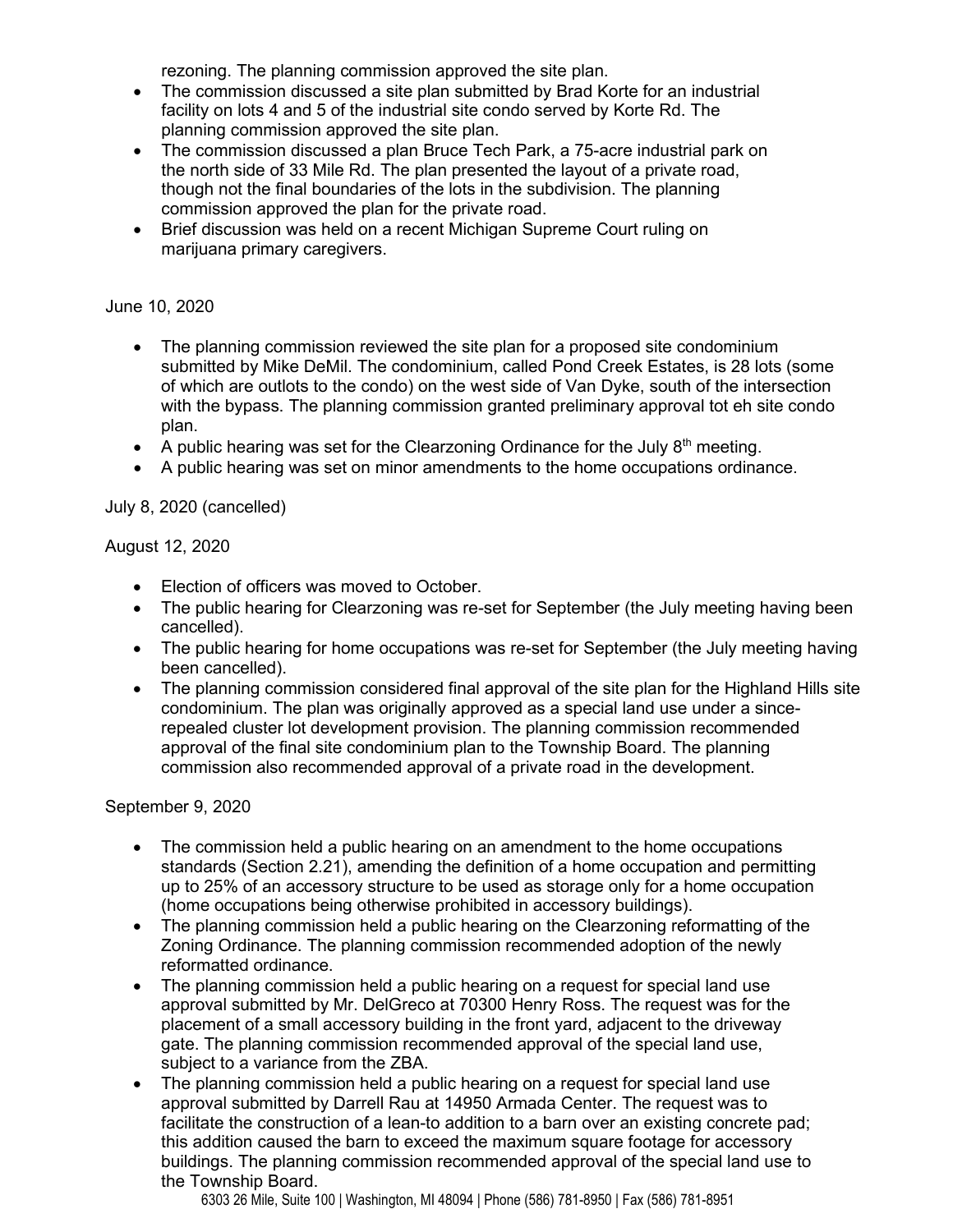• The planning commission considered a request for site plan approval by Vic Stefanoski at 79363 Van Dyke to permit the construction of a storage garage at the Three Oaks driving range, as well as the addition of more parking. The planning commission approved the site plan.

October 14, 2020

- The commission held a public hearing on a request for special land use submitted by Jeff Konchan at 11111 West Gate to permit a 1200 square foot accessory building. The planning commission recommended denial of the request to the township board, as the applicant's offered compromise position still exceeded the maximum permitted square footage by more than 25%.
- The commission held a public hearing on a request for special land use submitted by Vince Impastato at 72461 Sorrel Drive to permit a 1,280 square foot accessory building. The planning commission tabled the application pending more information.
- The commission held a public hearing on a request for special land use submitted by Leonard Compton at 77410 Oak Creek Court to permit an accessory building in the side yard. The planning commission recommended approval of the request to the Township Board.
- Justin Racz presented informally, discussing a potential plan for 130 units on 29 acres conditionally zoned RM-1; among the conditions of the rezoning is a limit of 170 units, all of which have been used on another portion of the property. The potential development would require an amendment to the conditional rezoning agreement. The commissioners discussed the potential proposal, and Mr. Racz withdrew from the discussion prior to action on a motion.

November 11, 2020

- The commission continued discussion of a request for special land use submitted by Vince Impastato at 72461 Sorrel Drive to permit a 1,280 square foot accessory building. The planning commission again tabled the application at the applicant's request. The planning commission agreed to look at the issue of accessory building square footage, with commissioners Kupets and Apel taking the lead.
- The planning commission considered a request for site plan approval by Vic Stefanoski at 79363 Van Dyke to permit the construction of a miniature golf course for which special land use approval has already been obtained. The planning commission approved the site plan.
- Election of officers. The following officers were elected for the following year:
	- o Chair: Ed Kupets
	- o Vice Chair: Marq Apel
	- o Secretary: Connie Schapman
- This was Commissioner Okoniewski's last planning commission meeting. He was thanked for his dedicated service to the township.

# December 9, 2020

- The planning commission welcomed new commissioner Rick Hagelstein.
- The planning commission held a public hearing on a request by Dennis Scheibe to rezone the 5-acre property at 73090 McKay Road from RU to R-1. The applicant stated a willingness to condition the rezoning on the creation of only two future lots. The planning commission postponed action on the issue to give the applicant an opportunity to consider his options.
- 6303 26 Mile, Suite 100 | Washington, MI 48094 | Phone (586) 781-8950 | Fax (586) 781-8951 • The planning commission held a public hearing on a request by Dan Walker to rezone the property at 13720 33 Mile Road from M-1 to C-3 in order to facilitate construction of a drive-thru use and possible gas station. Commissioner Walker recused himself from discussion as he is the applicant. The planning commission discussion centered on the commission's discomfort with the proposed rezoning. The